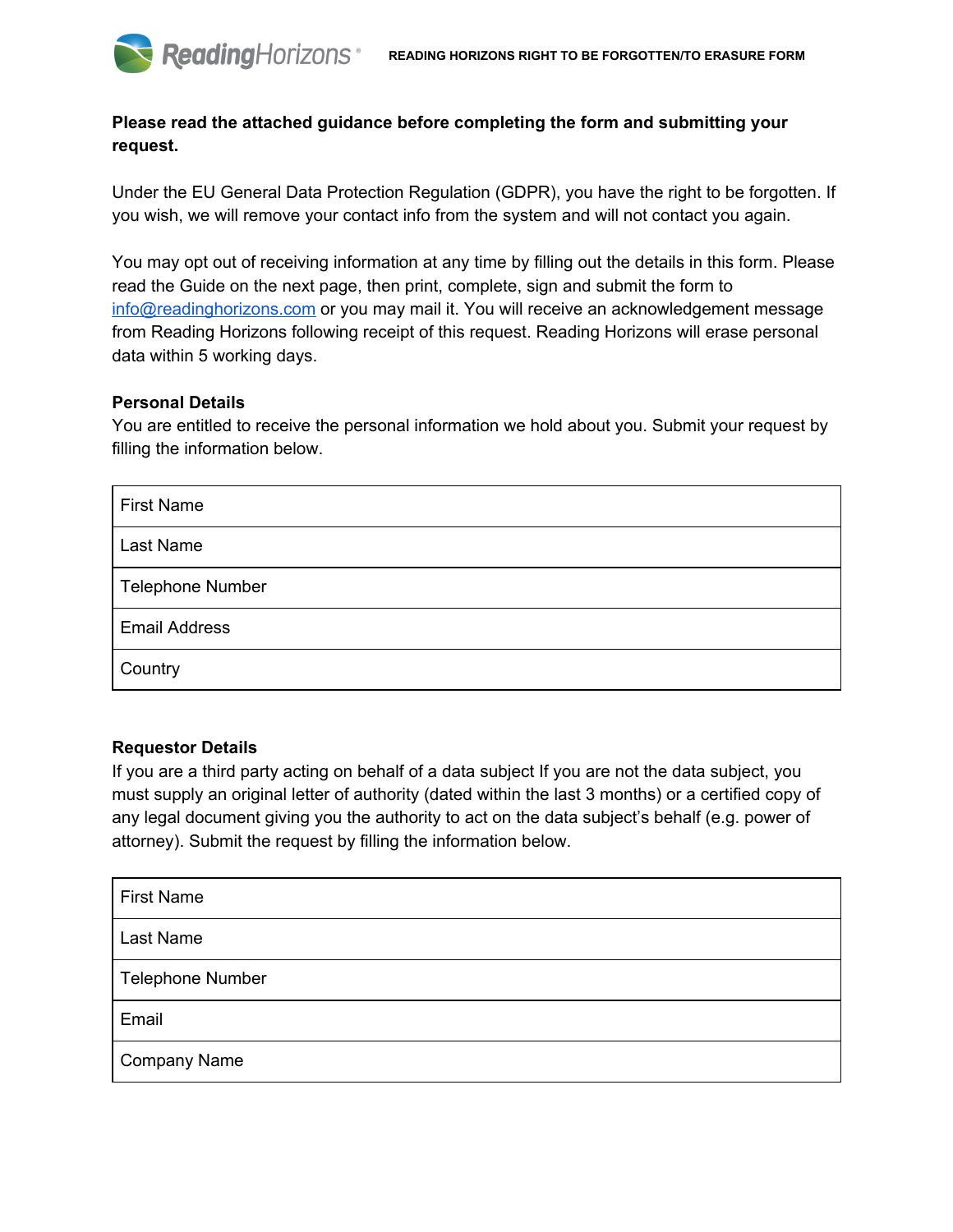#### **ReadingHorizons READING HORIZONS RIGHT TO BE FORGOTTEN/TO ERASURE FORM**

| Address |  |  |
|---------|--|--|
| Country |  |  |

### **Declaration**

The information that I have supplied in this form is correct and true. I understand that Reading Horizons may need to contact me for more information to confirm my / the data subject's identity and to respond to my request.

| Signature             |  |
|-----------------------|--|
| Date (Year/Month/Day) |  |

## **Guide to Right to be Forgotten**

Under the EU General Data Protection Regulation (GDPR), the data subject shall have the right to obtain from the controller, Reading Horizons, the erasure of his or her personal data without undue delay, and the controller has the obligation to erase the personal data without undue delay, where one of the following grounds applies:

1. The personal data are no longer necessary in relation to the purposes for which they were collected or otherwise processed

2. The data subject withdraws consent on which the processing is based according to point (a) of GDPR Article 6 (1) or point (a) of GDPR Article 9(2), and where there is no other legal ground for the processing

3. The data subject objects to the processing pursuant to GDPR Article 21(1), and there are no overriding legitimate grounds for the processing, or the data subject objects to the processing pursuant to GDPR Article 21(2)

4. The personal data have been unlawfully processed

5. The personal data have to be erased for compliance with a legal obligation in Union or Member State law to which the controller is subject

6. The personal data have been collected in relation to the offer of information society services referred to in GDPR Article 8(1)

Where the controller has made the personal data public and is obliged pursuant to paragraph 1 to erase the personal data, the controller, taking account of available technology and the cost of implementation, shall take reasonable steps, including technical measures, to inform controllers which are processing the personal data that the data subject has requested the erasure by such controllers of any links to, or copy or replication of, those personal data.

Paragraphs 1 and 2 shall not apply to the extent that processing is necessary:

1. For exercising the right of freedom of expression and information